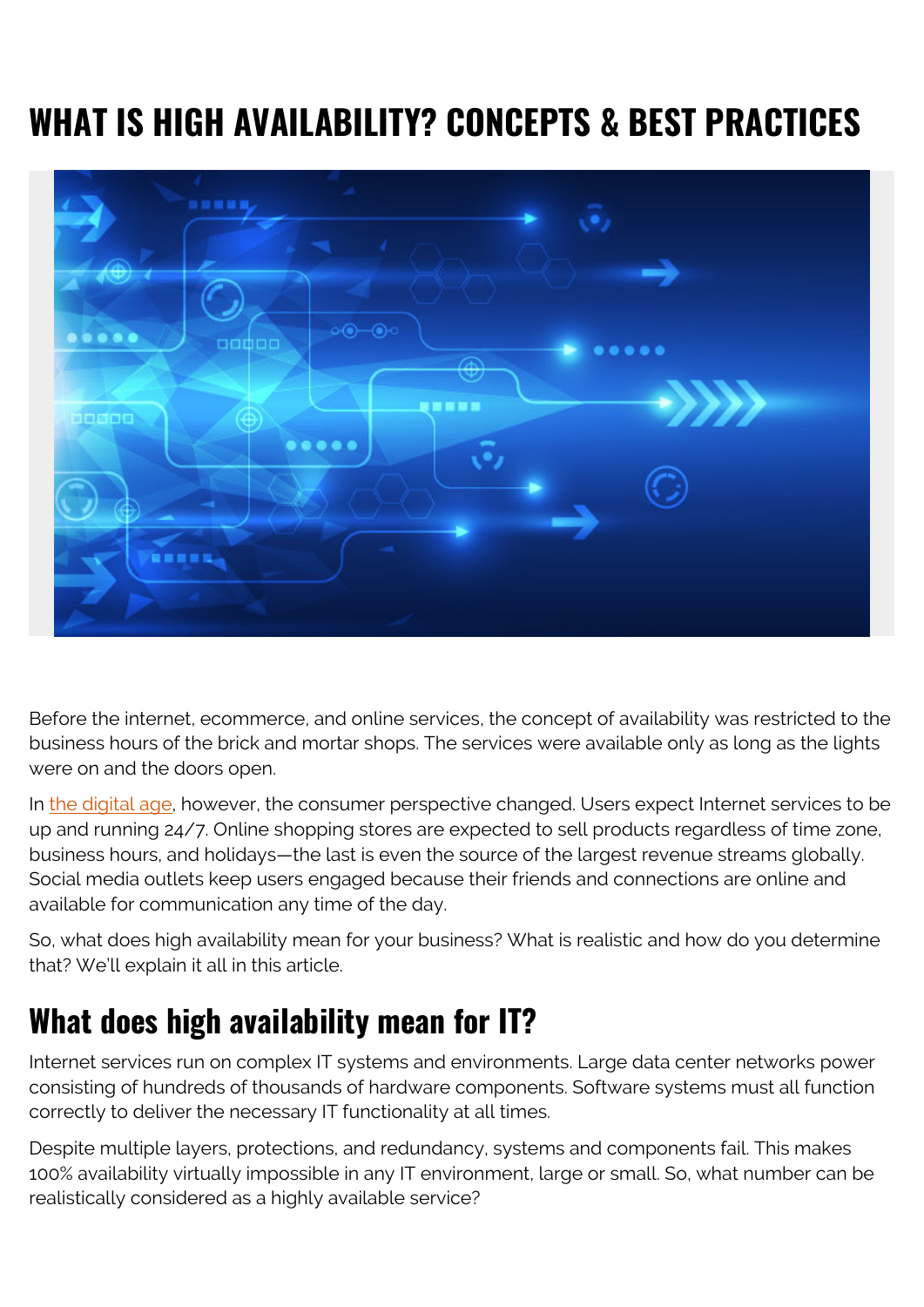Before answering this question, let's define [availability](https://blogs.bmc.com/blogs/system-reliability-availability-calculations/):

*Availability refers to the percentage of time that the IT service and its underlying systems remain operational under normal circumstances to deliver on the expected purpose.*

The mathematical formula for calculating *Availability* is as follows:

*Percentage of availability = (total elapsed time – sum of downtime)/total elapsed time*

Availability percentage is calculated over a significant duration where typically at least one downtime incident has occurred. This can be a few hours, days, or even months, especially since IT incidents can occur for a variety of distinct causes. It then gives the duration of downtime that can be expected with a particular percentage of Availability.

Technology vendors offer [Service Level Agreements \(SLAs\)](https://blogs.bmc.com/blogs/sla-template-examples/) that guarantee the minimum availability levels. In the tech world, these numbers are referred to [as '-Nines'](https://blogs.bmc.com/blogs/service-availability-calculation-metrics/). For example:

- 90% availability is a one-nine
- 9% is three-nines
- The most popular of the lot, 99.999%, is the five-nines of availability

This chart describes how each Availability percentage correspond to the yearly, monthly, and weekly downtime:

# $8<sub>bmc</sub>$

#### **The Nines of Availability**

Availability percentages vs service downtime

| Availability %          | Downtime      | Downtime      | Downtime per   |
|-------------------------|---------------|---------------|----------------|
|                         | per year      | per month     | week           |
| 90% (one nine)          | 36.5 days     | 72 hours      | 16.8 hours     |
| 99% (two nines)         | 3.65 days     | 7.20 hours    | 1.68 hours     |
| 99.5%                   | $1.83$ days   | 3.60 hours    | 50.4 minutes   |
| 99.9% (three nines)     | 8.76 hours    | 43.8 minutes  | 10.1 minutes   |
| 99.95%                  | 4.38 hours    | 21.56 minutes | 5.04 minutes   |
| 99.99% (four nines)     | 52.56 minutes | 4.32 minutes  | 1.01 minutes   |
| 99.999% (five nines)    | 5.26 minutes  | 25.9 seconds  | 6.05 seconds   |
| 99.9999% (six nines)    | 31.5 seconds  | 2.59 seconds  | 0.605 seconds  |
| 99.99999% (seven nines) | 3.15 seconds  | 0.259 seconds | 0.0605 seconds |

## **How do you achieve high availability?**

So, what is High Availability for your organization? Determining a specific number requires you to thoroughly analyze your business needs for availability—and the costs required to achieve those goals.

For critical infrastructure, such as hospital emergency rooms or power supply to nuclear power cooling plants, even the six-nines could potentially risk human lives. For such specific use cases, several redundant layers of IT system and utility power infrastructure are deployed to reach High Availability figures close to 100%, such as nine-nines or perhaps, even better.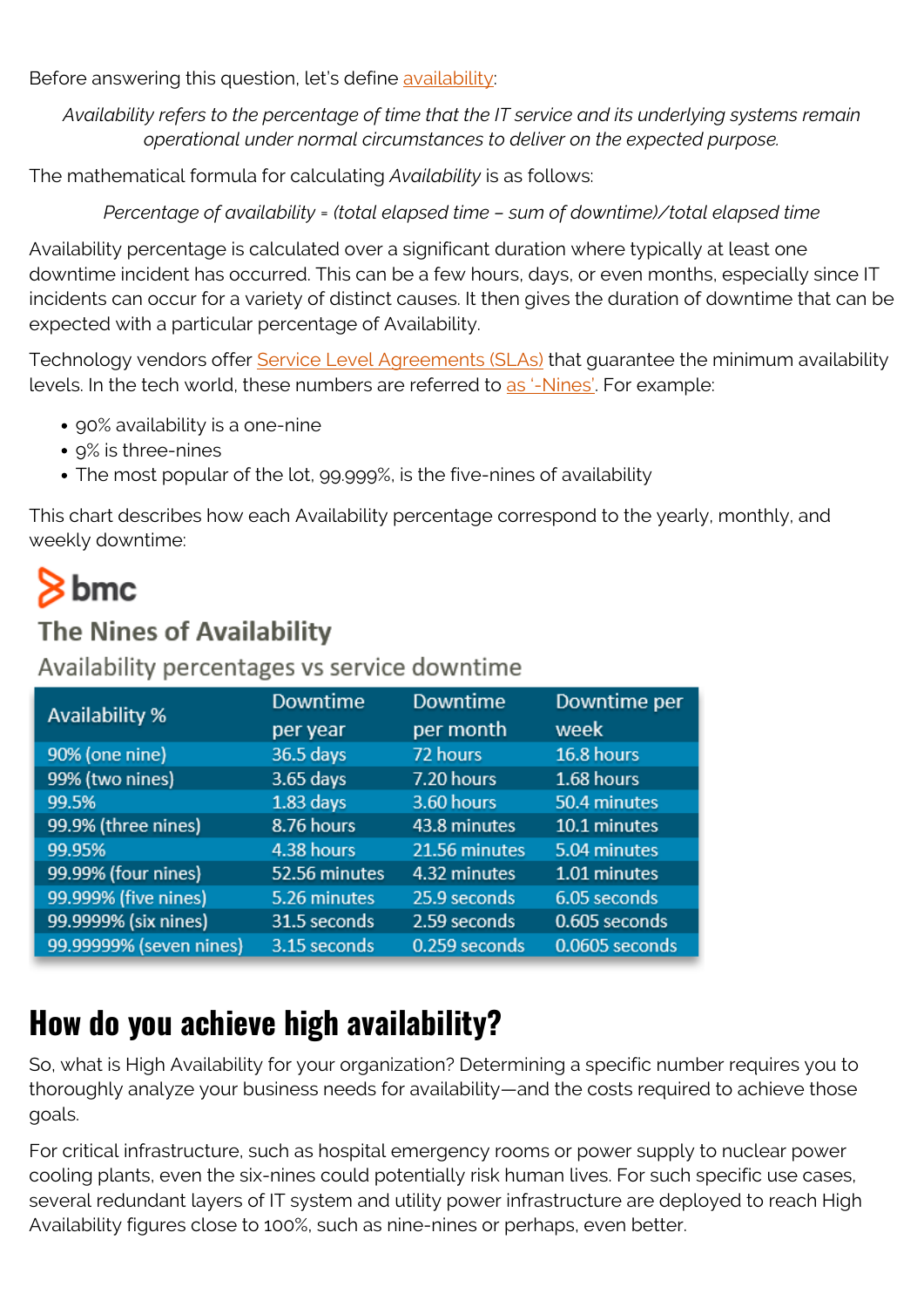In simple terms, it all comes down to [redundancy](https://blogs.bmc.com/blogs/redundancy-impact-availability/). In engineering, redundancy is the act of duplicating components, systems, or functions in order to:

- Increase the overall system reliability and availability.
- Cause a safe system failure or termination.

Duplication*,* then*,* refers to the trustworthiness of the system. The redundancy model can follow several design principles, usually described as [N-Modular redundancy.](https://blogs.bmc.com/blogs/n-n1-n2-2n-3n-redundancy/)



## **Best practices for high availability**

From an enterprise IT perspective, downtime maps directly to lost revenue streams and dissatisfied users. While the accurate calculations vary vastly between organizations, the average may cost [\\$9,000 per minute a](https://www.atlassian.com/incident-management/kpis/cost-of-downtime)ccording to recent research by Ponemon Institute. For organizations as large as Amazon, the cost of downtime is as high as \$13.22 million per hour.

So how can you maximize availability of your IT services for lowest financial and business risk? Follow these industry-proven best practices:

- **Assess your business requirements.** Evaluate IT from a business and user perspective.
- **Know the true cost of downtime.** Account for dissatisfied customers and lost user base.
- **Understand your SLAs.** Does the availability correspond to desired metrics?
- **Set Recovery Point Objective (RPO) and Recovery Time Objective (RTO) based on your expected availability percentage.** The system should be capable of recovering to a state with